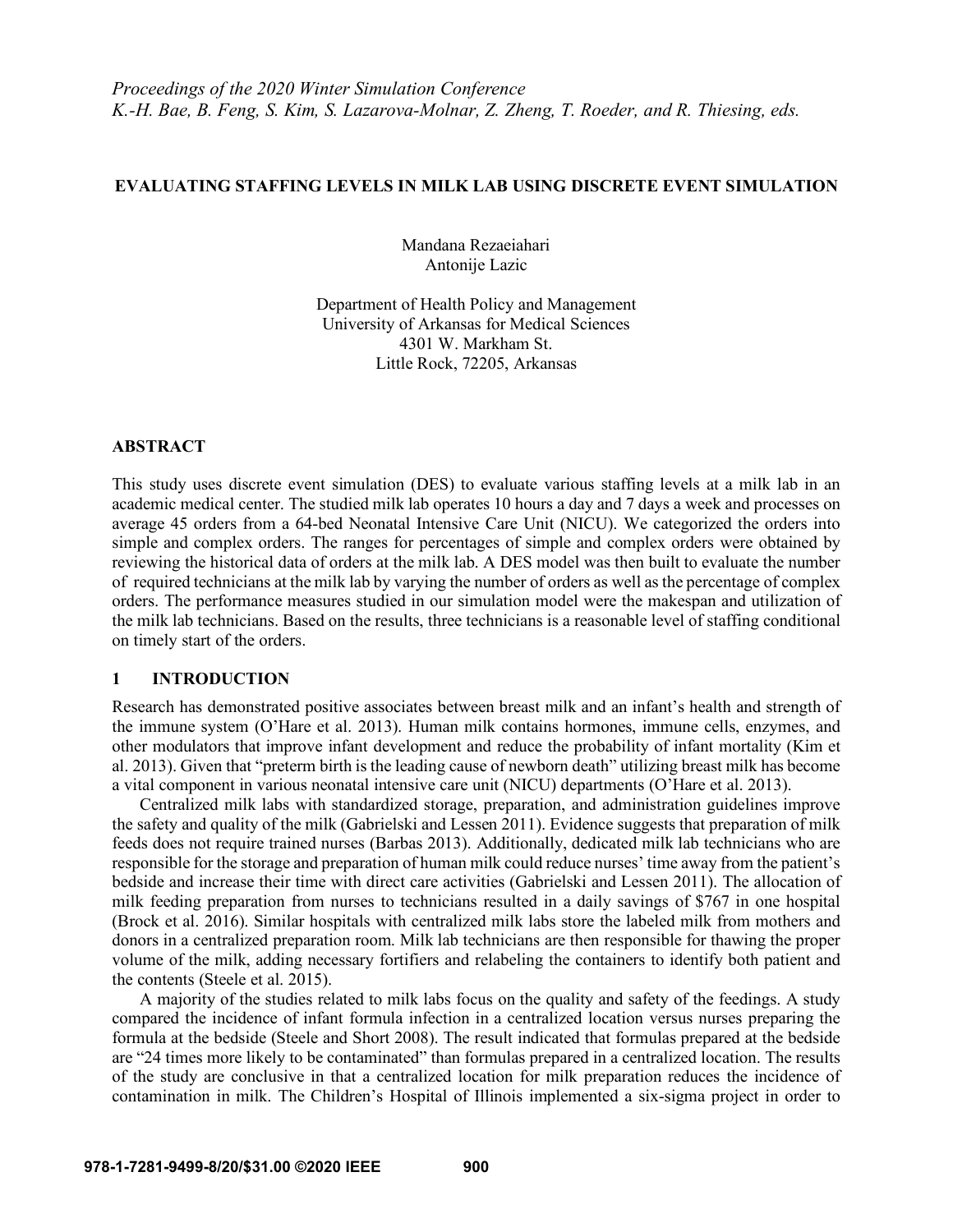reduce the incidences of mothers receiving the wrong breast milk (Drenckpohl et al. 2007). Gabrielski and Lessen (2011) created a centralized process for milk storage, preparation, and the administration of feedings that improved the safety and quality of the process and increased the time nurses spend on direct care of patients.

Milk labs often prepare orders in batches and 12-hour or 24-hour volumes are usually prepared within each batch (Steele et al. 2015). Depending on the needs and workflow of the NICU, milk labs utilize various preparation times for processing the orders. Some milk labs only prepare orders in the mornings or afternoons and some prepare orders in both mornings and afternoons. Decisions regarding the frequency of preparation times, length of the preparation times, and the number of milk lab technicians are directly affected by the number of daily orders and percentage of daily complex orders. In this study, we categorized the orders into simple and complex orders. Simple orders are orders that require no fortifiers or one of the liquid fortifiers. Complex orders are defined as orders that require one or multiple powdered fortifiers and require a greater amount of time for preparation as solid fortifiers need to be mixed until no visible clumps are present within the milk order. Given that the number of orders and the percentage of complex orders fluctuates daily, milk labs are at the risk of overtime, overutilization, or underutilization of resources. This study was initiated due to the daily variation of staffing hours for milk lab technicians in an academic medical center. The number of technicians on each day was not based on the actual need of the milk lab which resulted in underutilization or overutilization of technicians. The shortage of milk lab technicians necessitated overtime pay of technicians, temporary recruitment of a higher paid position such as a dietician, and involvement of milk lab supervisors in technician activities. On the other hand, underutilization of technicians meant that an additional technician was paid to provide no additional benefit to the milk lab.

To combat these issues, our study determined proper staffing level using DES for varying levels of order volumes and complexities in order to maximize usage of financial resources. In this study, due to the work flow limitations from the NICU, we only assumed that preparation time occurs in the afternoon and once milk lab technicians start preparing the orders, they continue to finish the orders by the end of the shift.

The remainder of this paper is structured as follows. Section 2 provides a relevant background of the problem. Section 3 outlines the details of the baseline model. Section 4 includes the simulation model and the results of the what-if scenarios. Section 5 concludes the paper and discusses the streams for future research.

#### **2 LITERATURE REVIEW**

Healthcare systems have undergone huge changes mostly due to the changes in business models and pavement reforms. These changes have caused a shift from fee-for-service payment models to value-based care models where the focus is on value rather than volume. On the other hand, employment of healthcare occupations is projected to grow 14 percent from 2018 to 2028 which is faster than the average for all occupations (US Bureau of Labor Statistics 2020). The increased cost of doing business in healthcare has made healthcare organizations seek operational efficiency to reduce costs.

Staffing decisions in healthcare has presented as the one with the biggest impact on cost efficiency and quality of care in the US (Kolker 2018). Heavy attention has been given to the problem of nurse staffing in the literature. While nurse staffing is an important problem, little or no attention has been given to the problem of milk lab technicians staffing. While there are a relatively smaller number of factors to be considered in the milk lab technician staffing model compared to the nurse staffing model, there are several similarities between the two models. One of the key factors in the majority of nurse staffing literature is the inclusion of patient acuity and uncertainty in patient demand. Likewise, in our proposed milk lab technician staffing model, we model acuity as complexity of the orders from the NICU. Additionally, we model uncertainty as the variability in the number of daily orders coming from the NICU (which itself is driven by the number of infants in NICU).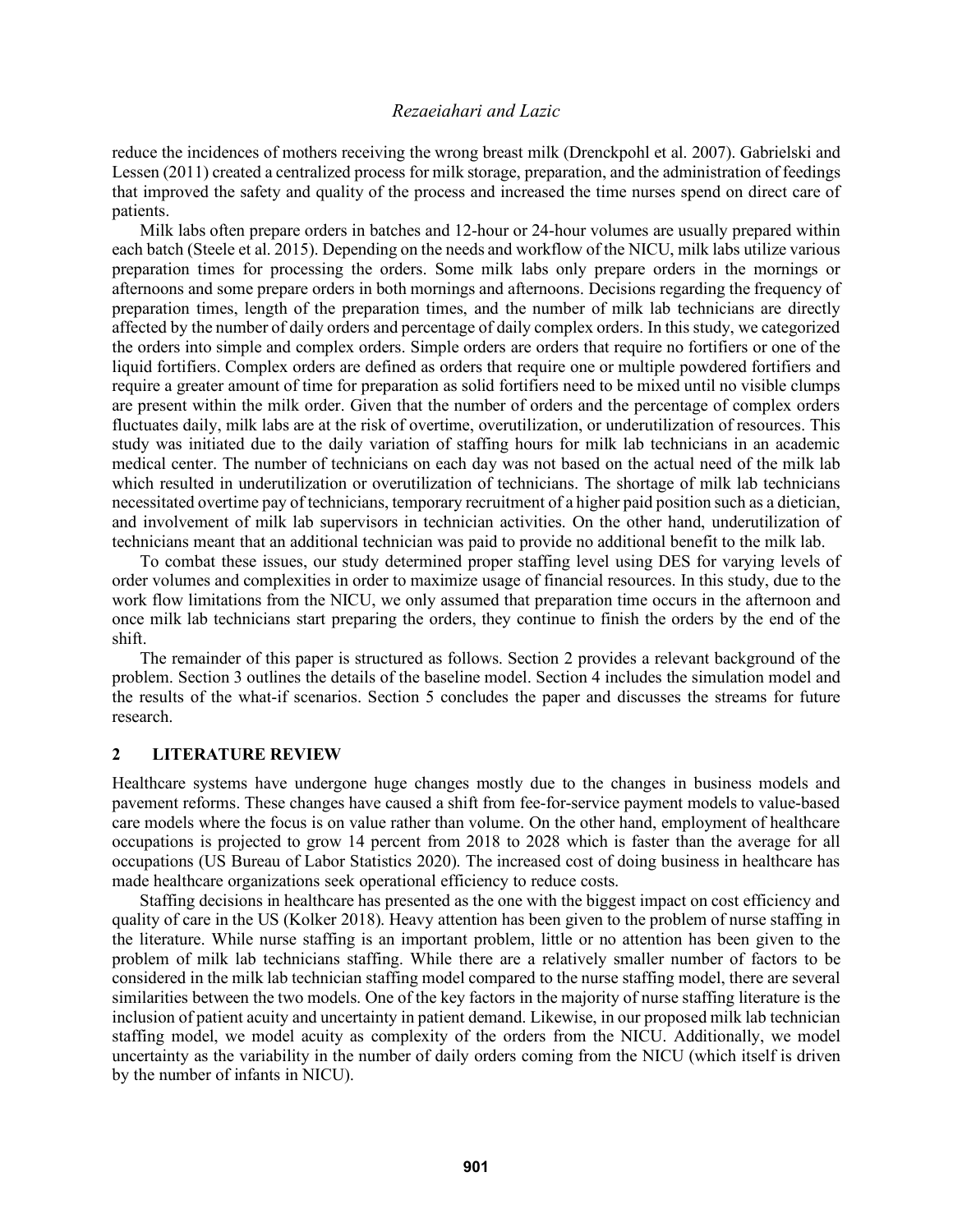Recently, operations research techniques including optimization, queuing theory, simulation, and forecasting have been largely used to determine staffing decisions (Saville et al. 2019). The key contribution of operations research techniques is their power in problem structuring, handling complexities, and numerical experimentations (Saville et al. 2019). Unlike traditional staffing models that mainly rely on expert opinion to determine staffing levels implicitly, operations research techniques can explicitly optimize staffing levels based on a set of performance metrics (Saville et al. 2019).

Discrete event simulation (DES) provides a cost-effective evidence-based approach to decision making and resource allocation in healthcare. DES has been overwhelmingly used in solving operational problems including but not limited to outpatient scheduling, inpatient scheduling and admissions, emergency room simulation models, physician and healthcare staff scheduling, bed sizing and planning, room sizing and planning, staff sizing and planning and etc. (Roberts 2011). Here, we reviewed several relevant papers that have used DES to address staffing decisions in healthcare.

Reynolds et al. (2011) used DES to estimate the impact of changes in prescription workload, staffing levels and skill-mix, and utilization of the dispensaries' automatic dispensing robots on the mean prescription turnaround times and percentage of prescriptions completed within 45 min. Siddiqui et al. (2017) used DES to estimate nurse staffing level in perianesthesia care units. They used time-varying patient flow, patient acuity and nurse protocol as inputs of their simulation model and found that the traditional nurse to patient ratios systematically underestimate nurse staffing needs. DeRienzo et al. (2017) developed a simulation tool to help healthcare mangers plan for staffing needs in a hospital NICU. They studied the effect of changes in staffing, patient acuity and referral patterns on length of stay and number of deaths at NICU. Baril et al. (2020) used DES to determine how different treatment protocols (for oncology patients) and nurse patient ratios affected nurses' workload. A staffing related study used DES to show different staffing levels of pathologists affects turnaround time for cytology reports (Pongjetanapong et al. 2019). Zouri et al. (2019) presents a case study for using DES to examine the impact of variability in patient volume on resource allocation for a Rehabilitation Hospital.

Previous success of DES usage in related healthcare issues to our own made the model appear as an attractive solution to solve our issue. To the best of our knowledge, there is no study addressing staffing decisions in milk labs using the DES approach. The contribution of our proposed staffing model is to determine the staffing decisions based on evidence and historical data using the DES approach. The implications of our model are operational efficiency and ultimately cost-savings for the academic medical center.

#### **3 BASELINE MODEL**

#### **3.1 Process Map**

The entire daily activities of milk lab technicians are divided into are four major steps: (1) inspection, (2) travel to milk station to grab milk delivered by mothers, (3) sorting, weighing, labeling and storing milk into fridges, (4) and preparing the orders. Steps 1 through 4 are illustrated in Figure 1. Steps 1-3 are routine activities that are completed before noon therefore they do not affect the completion time in the afternoon. However, time to prepare and complete the orders in Step 4 depends on the number of orders and complexity level of orders. Step 4 is completed in the afternoon followed by receiving the orders from the NICU. Preparation time starts between 12:30 p.m. to 1:00 p.m. after a waiting time of around 30 minutes. We investigated the causes of this waiting time and found that this delay was due to the late orders coming from the NICU. In this paper, we simulated Step 4 as none of the earlier steps had any impact on the completion time of the orders.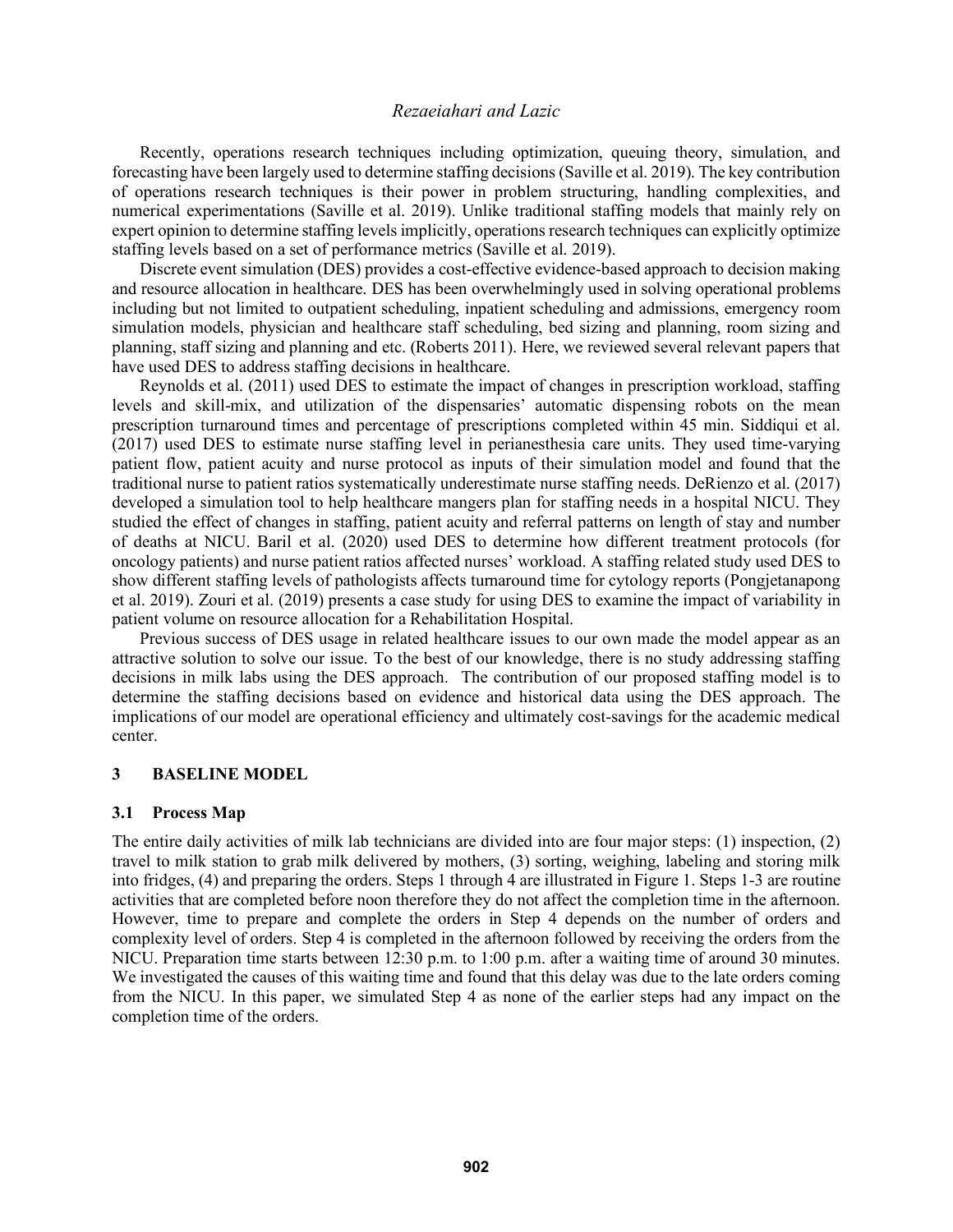

Figure 1: Milk lab process map.

# **3.2 Initial Staffing Ratio**

The initial staffing mix consisted of 2 supervisors and 8 technicians who rotated based on a 4-on 3-off work schedule. A typical shift consisted of one supervisor and three to four technicians.

We performed preliminary data analysis with the historical data (January 2019- June 2019) that includes supervisors' hours, technicians' hours, and the number of completed daily orders. We found a significant negative correlation between supervisor hours and technician hours ( $r=0.26$ ,  $p<0.001$ ) which indirectly alludes to the fact that supervisors were involved in technician activities when there was a shortage of technicians. Additionally, we observed large variation in the number of daily hours worked for supervisors (stdev=3.24 hours) compared to technicians (stdev=6.85 hours) between January 2019 to June 2019 which shows a variation in the number of available technicians.

#### **3.3 Historical Data Analysis**

In order to determine the ranges for the number of orders in the simulation model, descriptive analysis of the number of daily orders between January 2019 and September 2019 was used (Min.: 35.00, 1st Qu.: 41.00, Median: 45.00, Mean: 45.17, 3rd Qu.: 48.50, Max.: 57.00).

Processing time of the orders vary depending on the complexity level of orders. Based on the input from the senior technician, orders were divided into simple versus complex orders.

Complex orders are defined as powdered orders that have one or multiple ingredients of the following: Enfacare, Gentlease, Prosobee, PurAmino, Enfamil NeuroPro, Enfamil Human Milk Fortifier, Nutramigen, Tolerex, Simlac PM 60/40, Pregestimil, Ca+ Tribasic Phosphate.

Simple orders are orders that require no fortifiers or contain one of the liquid fortifiers of the following: Enfacare 22kcal, Gentlease 20kcal, Sterile Water, Nutramigen 20kcal, Nutramigen 40kcal, Pregestimil 20kcal, Pregestimil 24kcal, Prosobee 20kcal, Enfamil NeuroPro 20kcal, Enfamil NeuroPro 24kcal, Enfamil Premature 20kcal, Enfamil Premature 24kcal, Enfamil Premature 30kcal, Enfaport 30kcal, Similac Human Milk Fortifier, Similac Liquid Protein, Enfalyte.

A total of 12,468 milk lab orders from January 2019 to June 2019 were reviewed and organized to determine the percentage of complex orders per month. Table 1 summarizes the number and percentage of complex orders at the milk lab between January 2019 to June 2019.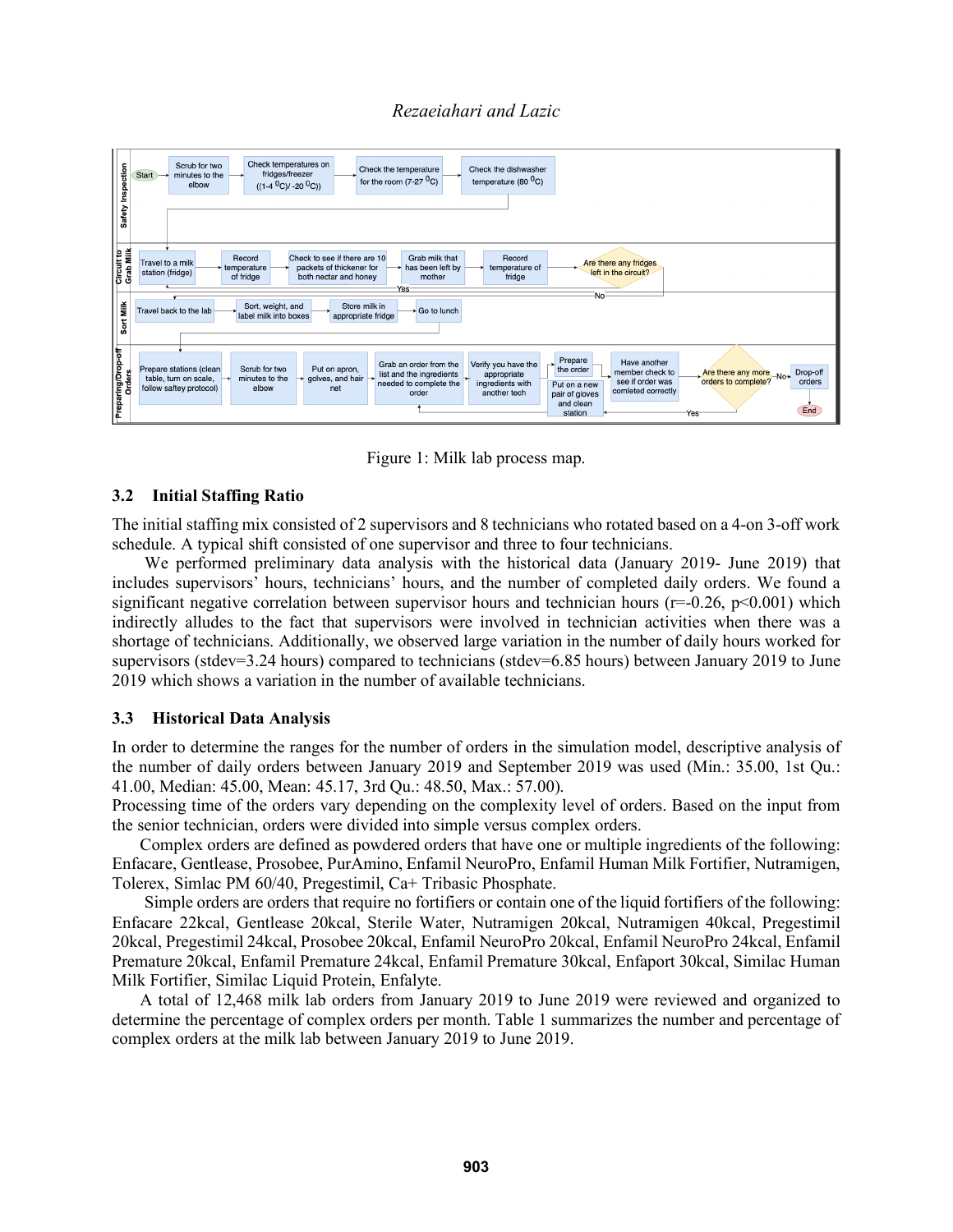| <b>Month</b> | No. of<br>simple orders | No. of<br>complex orders | Percentage of<br><b>Complex Orders</b> |
|--------------|-------------------------|--------------------------|----------------------------------------|
| January      | 1117                    | 293                      | 20.78%                                 |
| February     | 1079                    | 126                      | 10.46%                                 |
| March        | 1146                    | 266                      | 18.84%                                 |
| April        | 1208                    | 206                      | 14.57%                                 |
| May          | 1357                    | 191                      | 12.34%                                 |
| June         | 1194                    | 165                      | 12.14%                                 |

Table 1: Number and complexity of orders at the milk lab during 2019.

# **4 SIMULATION MODEL**

To reproduce the order preparation process, a discrete event simulation model is used. The simulation model was developed with Simio. For the purpose of this research, the order is an entity that has two types: simple versus complex. Each milk lab technician is assigned with a work station and all technicians start processing the orders at the same time. The following assumptions were considered for the simulation model: (1) All orders arrive in batches at the same time, (2)Technicians take a 10 minute break.

# **4.1 Processing Time**

We specifically simulated the activities of milk lab technicians in the afternoon due to the fact that orders are received by the milk lab between 12:30 to 1:00 p.m. Table 2 presents the tasks a technician performs and the associated service time.

| <b>Technicians Tasks</b>                                                     | <b>Time Intervals</b>                                                      | <b>Cumulative Probability</b> |
|------------------------------------------------------------------------------|----------------------------------------------------------------------------|-------------------------------|
| Prepare stations (minute)                                                    | Constant $(1)$                                                             |                               |
| Scrub and put on apron (minute)                                              | Constant $(2)$                                                             |                               |
| Grab the orders and the ingredients<br>needed from the list (minute)         | $[15 19]$ , $[20 24]$ , $[25 29]$ , $[30 34]$ , $[35 39]$                  | 0.22, 0.52, 0.77, 0.93, 1.00  |
| Verification of the ingredients verbally<br>with another technician (second) | Constant $(5)$                                                             |                               |
| Prepare simple orders (minute)                                               | $[4 6]$ , $[7 8]$ , $[9 10]$ , $[11 12]$ , $[13 14]$                       | 0.11, .39, 0.61, 0.79, 1.00   |
| Prepare complex orders (minute)                                              | [9 13.5], [13.5 18], [18 22.5], [22.5 27]                                  | 0.2, 0.42, 0.83, 0.92, 1.00   |
| Have other technician check the<br>completed order (second)                  | $[15 24.8]$ , $[24.8 34.6]$ , $[34.6 44.4]$ , $[44.4]$<br>54.2], [54.2 64] | 0.30, 0.59, 0.81, 0.93, 1.00  |
| Change gloves and cleaning stations<br>(second)                              | $[14 19.4]$ , $[19.4 24.8]$ , $[24.8 30.2]$ , $[30.2]$<br>35.6], [35.641]  | 0.15, 0.55, 0.85, 0.96, 1.00  |
| Drop-off orders (minute)                                                     | $[20 28]$ , $[29 37]$ , $[38 46]$ , $[47 55]$ , $[56 64]$                  | 0.13, 0.33, 0.53, 0.93, 1.00  |

| Table 2. Service times in the milk lab. |  |  |  |  |  |  |
|-----------------------------------------|--|--|--|--|--|--|
|-----------------------------------------|--|--|--|--|--|--|

# **4.2 Model Validation**

After construction of the simulation study in Simio, we compared the results of our simulation model with the actual data. Table 3 shows a sample of actual data collected from the milk lab. For example, on day 1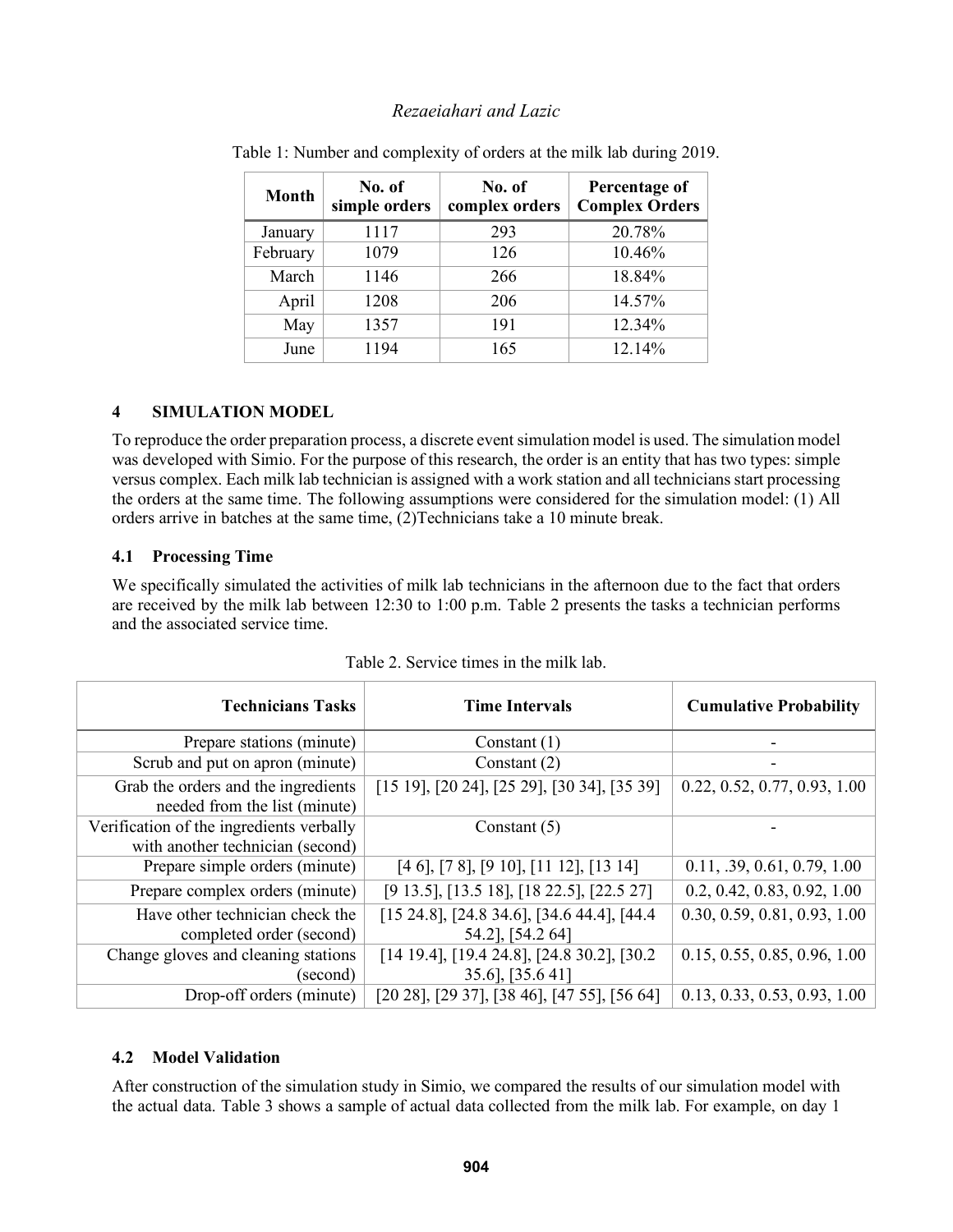of our data collections, there were 3 technicians and the milk lab had 46 orders among which 8 of them were complex. The simulation model was then run for each day for 100 replications and the averages of simulated makespan on each day were compared to the actual completion times using t test. We found no significance difference between the simulated results and the actual makespan shown in Table 3 (P-value  $= 0.72$ ).

| Day            | No. of<br><b>Technicians</b> | No. of<br><b>Orders</b> | No. of<br>Complex<br>orders | <b>Actual</b><br><b>Makespan</b><br>(minute) | <b>Simulated</b><br>95% CI<br><b>Makespan</b><br>(minute) |
|----------------|------------------------------|-------------------------|-----------------------------|----------------------------------------------|-----------------------------------------------------------|
| 1              | 3                            | 46                      | 8                           | 254                                          | [250 278]                                                 |
| $\overline{2}$ | 3                            | 47                      | 9                           | 262                                          | [259 283]                                                 |
| 3              | 4                            | 49                      | 7                           | 220                                          | [218 247]                                                 |
| $\overline{4}$ | 3                            | 51                      | 6                           | 260                                          | [264 290]                                                 |
| 5              | 4                            | 51                      | 9                           | 235                                          | [230 251]                                                 |
| 6              | 4                            | 51                      | 7                           | 280                                          | [220 251]                                                 |
| 7              | 4                            | 51                      | 8                           | 265                                          | [235 249]                                                 |
| 8              | 4                            | 51                      | 10                          | 267                                          | [241 271]                                                 |
| 9              | 4                            | 52                      | 11                          | 269                                          | [246 276]                                                 |
| 10             | 4                            | 50                      | 8                           | 249                                          | [238 250]                                                 |
| 11             | 4                            | 51                      | 8                           | 239                                          | [235 249]                                                 |
| 12             | 4                            | 50                      | 10                          | 284                                          | [237 268]                                                 |
| 13             | 4                            | 50                      | 8                           | 232                                          | [238 250]                                                 |

Table 3: Data collected from milk lab for validation of simulation study.

# **4.3 What-if Scenarios Analysis**

A total of 36 scenarios were evaluated by varying the number of orders, the number of technicians and the percentage of complex orders (Table 4). The performance measures used in the study are utilization of technicians and makespan (total time required from the start to the end of processing the orders). As can be seen in Table 4, the number of technicians varies between 3 and 4 as the milk lab required staffing for at least 2 technicians at any given time.

As mentioned earlier, the milk lab receives daily orders from NICU between 12:30 p.m. to 1:00 p.m.; therefore, in order to guarantee that the results of the simulation model are valid even under the worst case scenario, we started the simulation at 1:00 p.m for each day.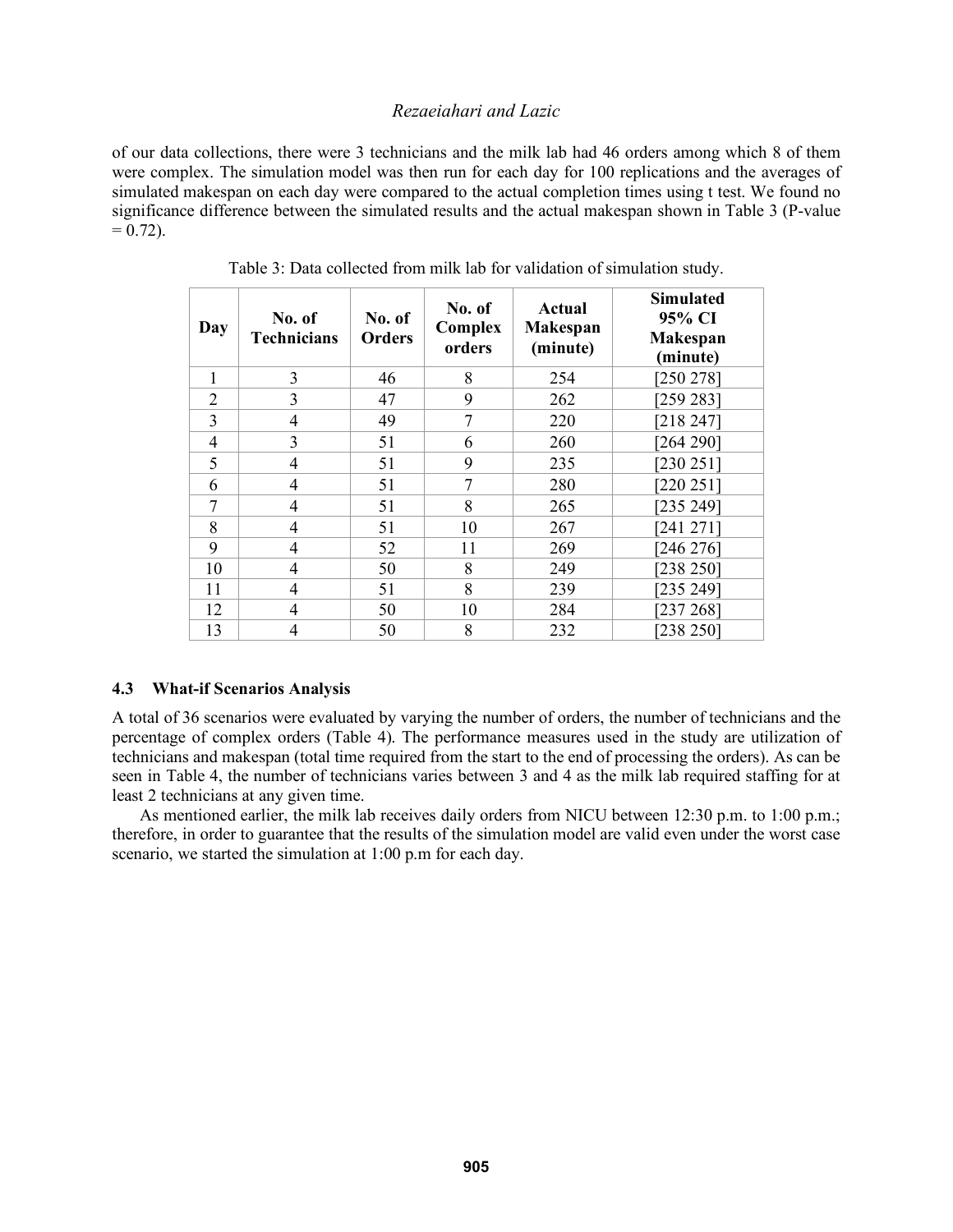| <b>Scenarios</b> | Total. | No. of                  | $\frac{0}{0}$ | <b>Scenarios</b> | Total. | No. of             | $\frac{6}{6}$ |
|------------------|--------|-------------------------|---------------|------------------|--------|--------------------|---------------|
|                  | Orders | <b>Technicians</b>      | Complex       |                  | Orders | <b>Technicians</b> | Complex       |
|                  |        |                         | <b>Orders</b> |                  |        |                    | <b>Orders</b> |
| Scenario 1       | 35     | 3                       | 10%           | Scenario 19      | 35     | 4                  | 10%           |
| Scenario 2       | 35     | $\overline{3}$          | 20%           | Scenario 20      | 35     | 4                  | 20%           |
| Scenario 3       | 40     | 3                       | 10%           | Scenario 21      | 40     | $\overline{4}$     | 10%           |
| Scenario 4       | 40     | $\overline{3}$          | 20%           | Scenario 22      | 40     | $\overline{4}$     | 20%           |
| Scenario 5       | 43     | 3                       | 10%           | Scenario 23      | 43     | 4                  | 10%           |
| Scenario 6       | 43     | 3                       | 20%           | Scenario 24      | 43     | 4                  | 20%           |
| Scenario 7       | 45     | 3                       | 10%           | Scenario 25      | 45     | 4                  | 10%           |
| Scenario 8       | 45     | 3                       | 20%           | Scenario 26      | 45     | $\overline{4}$     | 20%           |
| Scenario 9       | 48     | 3                       | 10%           | Scenario 27      | 48     | 4                  | 10%           |
| Scenario 10      | 48     | $\overline{3}$          | 20%           | Scenario 28      | 48     | 4                  | 20%           |
| Scenario 11      | 50     | $\overline{3}$          | 10%           | Scenario 29      | 50     | $\overline{4}$     | 10%           |
| Scenario 12      | 50     | $\overline{\mathbf{3}}$ | 20%           | Scenario 30      | 50     | 4                  | 20%           |
| Scenario 13      | 52     | $\overline{3}$          | 10%           | Scenario 31      | 52     | 4                  | 10%           |
| Scenario 14      | 52     | $\overline{3}$          | 20%           | Scenario 32      | 52     | 4                  | 20%           |
| Scenario 15      | 54     | 3                       | 10%           | Scenario 33      | 54     | $\overline{4}$     | 10%           |
| Scenario 16      | 54     | 3                       | 20%           | Scenario 34      | 54     | 4                  | 20%           |
| Scenario 17      | 57     | $\overline{3}$          | 10%           | Scenario 35      | 57     | 4                  | 10%           |
| Scenario 18      | 57     | 3                       | 20%           | Scenario 36      | 57     | 4                  | 20%           |

Table 4: Scenarios used in the simulation study.

Figure 2 shows the effect of numbers of orders and percentage of complex orders on the makespan for the number of technicians equals to 3 and 4. As expected, the increase in complexity level of orders increases the makespan. Other important observation from Figure 2 is that when the milk lab utilizes 3 technicians, there will be approximately half an hour overtime (considering start time at 1:00 p.m. and end time of milk lab at 6:00 p.m.) when the number of orders exceeds 50 regardless of the percentage of the complex orders. On the other hand, utilizing 4 technicians will result in significant idle time for the technicians when orders are less than 50 with any percentages of complex orders.



Figure 2: Effect of complexity and order volume on makespan.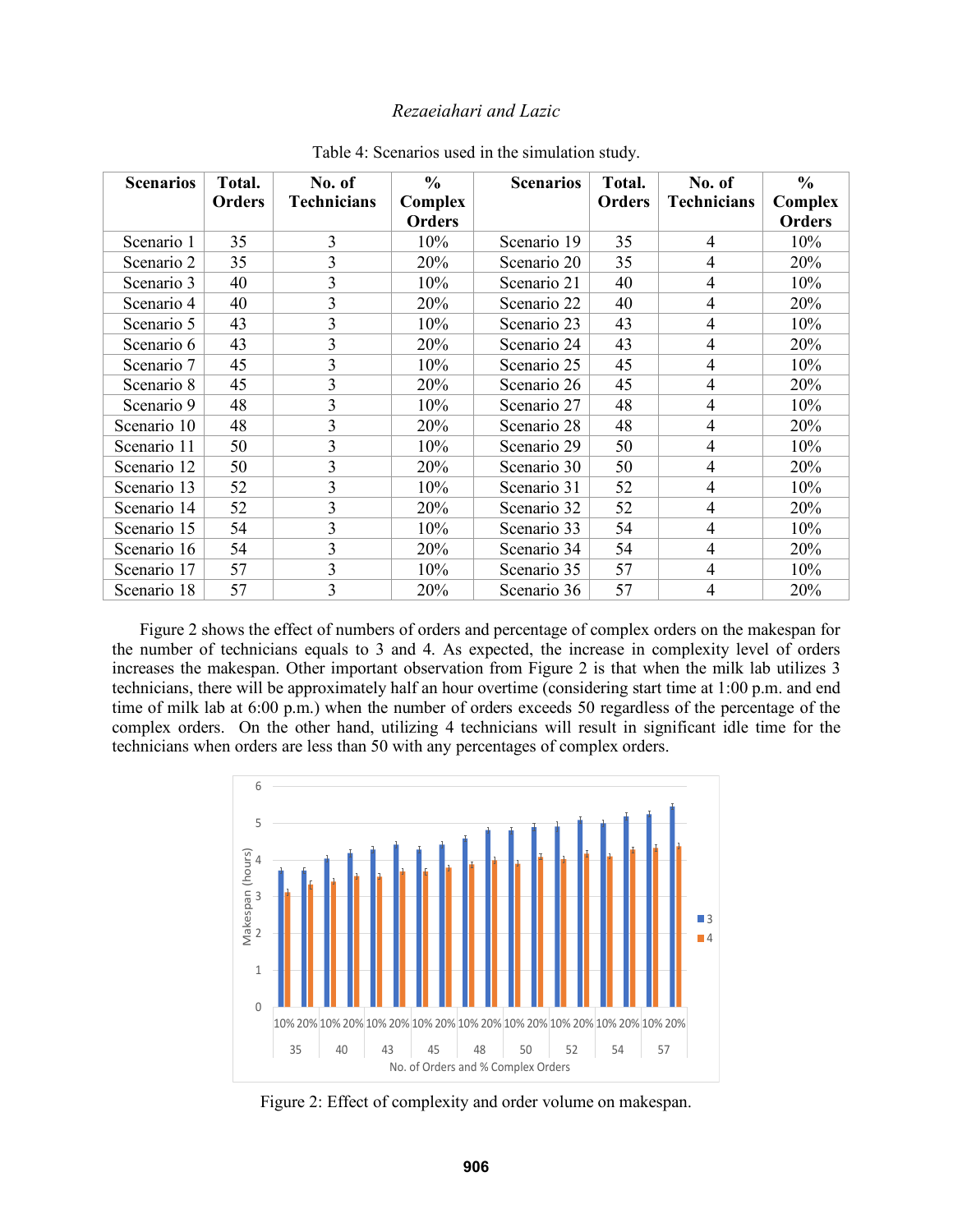We also evaluated the utilization of technicians. Figures 3 and 4 represent the utilization of technicians across various scenarios when the milk lab utilizes 3 and 4 technicians. At each order size, the increase in the percentage of the complex orders does not change the utilization of the technicians significantly; however, in Figure 3 when the number of orders increases to 52, utilization of all the technicians increases significantly compared to the minimum level of orders (i.e., 35).



Figure 3: Effect of complexity and order volume on the utilization of three technicians.

In Figure 4, when the number of technicians increases to 4, utilization of the technicians does not change based on the percentage of complex orders but utilization of all the four technicians increases significantly when the number of orders increases to 57 compared to the minimum level of orders (i.e., 35). Additionally, utilization of the technicians drops significantly as compared to when there are 3 technicians across all orders sizes (Figure 4). Specifically, utilization of all of the technicians drops to less than 65% when the number of orders is less than 40 which this low level of staff utilization is not desired in the milk lab.

Based on the discussion provided above regarding both the makespan and utilization of the technicians, it is best to use four technicians only if the number of orders exceeds 50; however, since orders arrive at the milk lab around noon, it is hard to make daily staffing decisions in advance. Therefore, based on our discussion with the milk lab supervisors, we identified that if the milk lab utilizes three technicians but all technicians start processing the orders at noon, the milk lab can finish all orders with up to 57 orders with any complexity level before 6 p.m. Utilizing three technicians will also enhance utilization of all technicians effectively. However, this recommendation can change in the future depending on the increase in the number of NICU beds and/or any changes due to the safety protocols that could impact any of the assumptions made in this study.

One important factor to make sure all orders can be fulfilled using three technicians before 6 p.m. was identified as timeliness of orders from the NICU to the milk lab. We identified that in order for the milk lab to start processing the orders at noon, the NICU staff should make sure that all orders are ready to be sent to the milk lab not later than noon.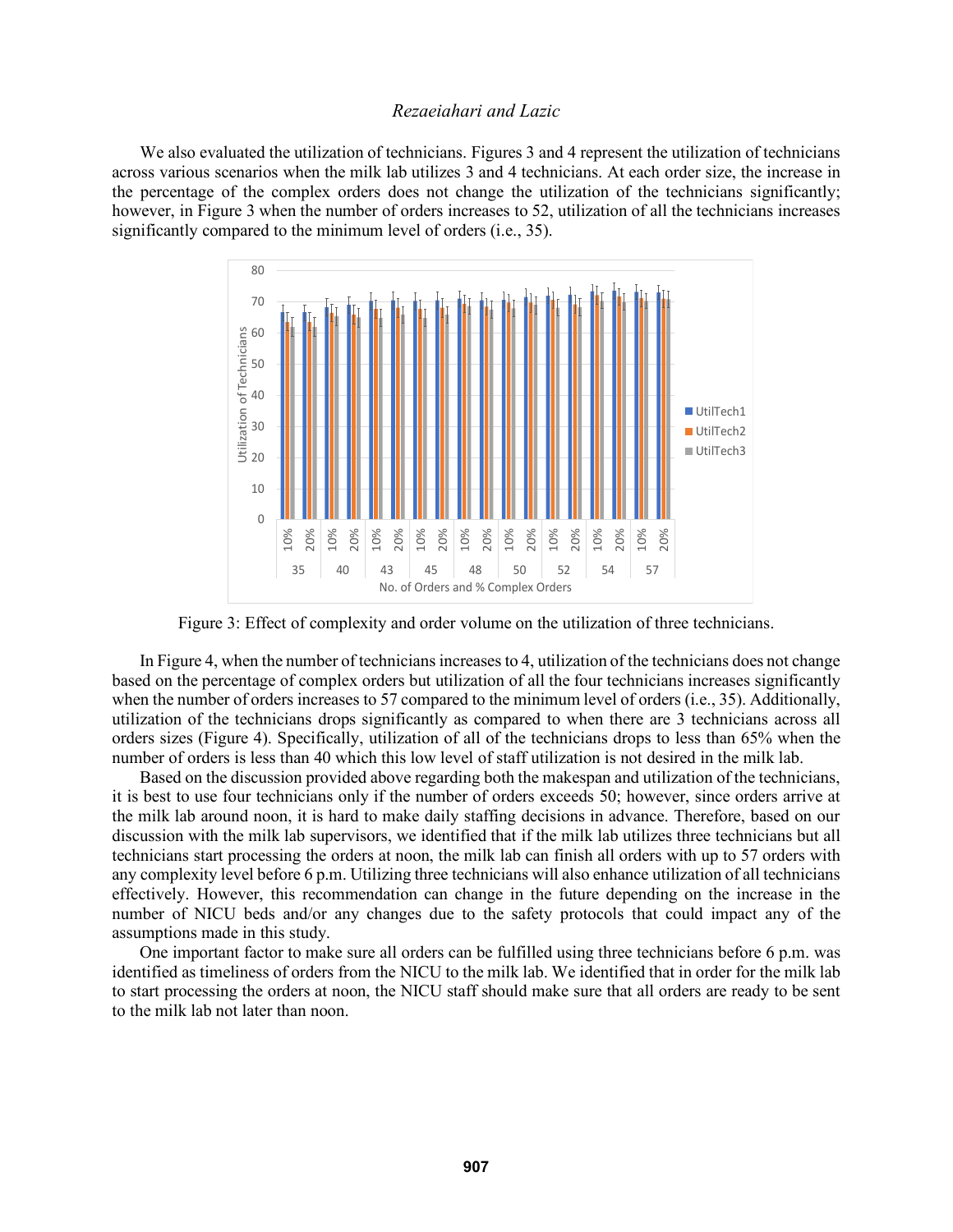

Figure 4: Effect of complexity and order volume on the utilization of four technicians.

# **5 CONCLUSIONS**

In this study, we used discrete event simulation to evaluate various staffing levels at a milk lab in an academic medical center. The milk lab operates seven days a week, with ten hours shifts. Historically, the number of technicians at the milk lab was not proportionate to the number of orders and the percent of complex orders. In the simulation model, we evaluated the what-if scenarios by changing the number of orders and the percentage of complex orders. Based on our results, if the number of orders exceeds 50, it is recommended that the milk lab utilizes 4 milk lab technicians to finish all orders before the end time of the milk lab. This recommendation is only valid if we assume the start time at 1:00 p.m. If there's a possibility of starting the orders at noon, milk lab can complete all orders of up to 57 (with any percentage of complex orders) before 6 p.m. with only 3 technicians. Suggestion for future research includes the effect of staffing levels on the rate of adverse events such as wrong order labels or wrong feedings.

#### **REFERENCES**

Barbas, K. H. 2013. "Mother's Milk Technicians: A New Standard of Care". *Journal of Human Lactation* 29(3):323-327.

- Baril, C., V. Gascon, and J. Miller. 2020. "Design of Experiments and Discrete-Event Simulation to Study Oncology Nurse Workload". *IISE Transactions on Healthcare Systems Engineering* 10(1):74-86.
- Brock, W. W., C. A. Cunningham, D. H. Brandon, V. Hoehn, and B. Carter. 2016. "Improving the Process of Enteral Nutrition Preparation with Milk Technicians: Perceptions of Cost, Time, and Quality". *Advances in Neonatal Care* 16(2):124-134.
- DeRienzo, C. M., R. J. Shaw, P. Meanor, E. Lada, J. Ferranti, and D. Tanaka. 2017. "A Discrete Event Simulation Tool to Support and Predict Hospital and Clinic Staffing". *Health Informatics Journal* 23(2):124-133.
- Drenckpohl, D., L. Bowers, and H. Cooper. 2007. "Use of the Six Sigma Methodology to Reduce Incidence of Breast Milk Administration Errors in the NICU". *Neonatal Network* 26(3):161-166.
- Gabrielski, L.,and R. Lessen. 2011. "Centralized Model of Human Milk Preparation and Storage in a State-of-the-Art Human Milk Lab". *ICAN: Infant, Child, and Adolescent Nutrition* 3(4):225-232.
- Kim, J. H., C. S. Chan, Y. E. Vaucher, and L. M. Stellwagen. 2013. "Challenges in the Practice of Human Milk Nutrition in the Neonatal Intensive Care Unit". *Early Human Development* 89(2):S35-S38.
- Kolker, A. 2018. "The Optimal Workforce Staffing Solutions With Random Patient Demand in Healthcare Settings". In *Encyclopedia of Information Science and Technology*, 3711-3724. Hershey, Pennsylvania: IGI Global.
- O'Hare, E. M., A. Wood, and E. Fiske. 2013. "Human Milk Banking". *Neonatal Network* 32(3):175-183.